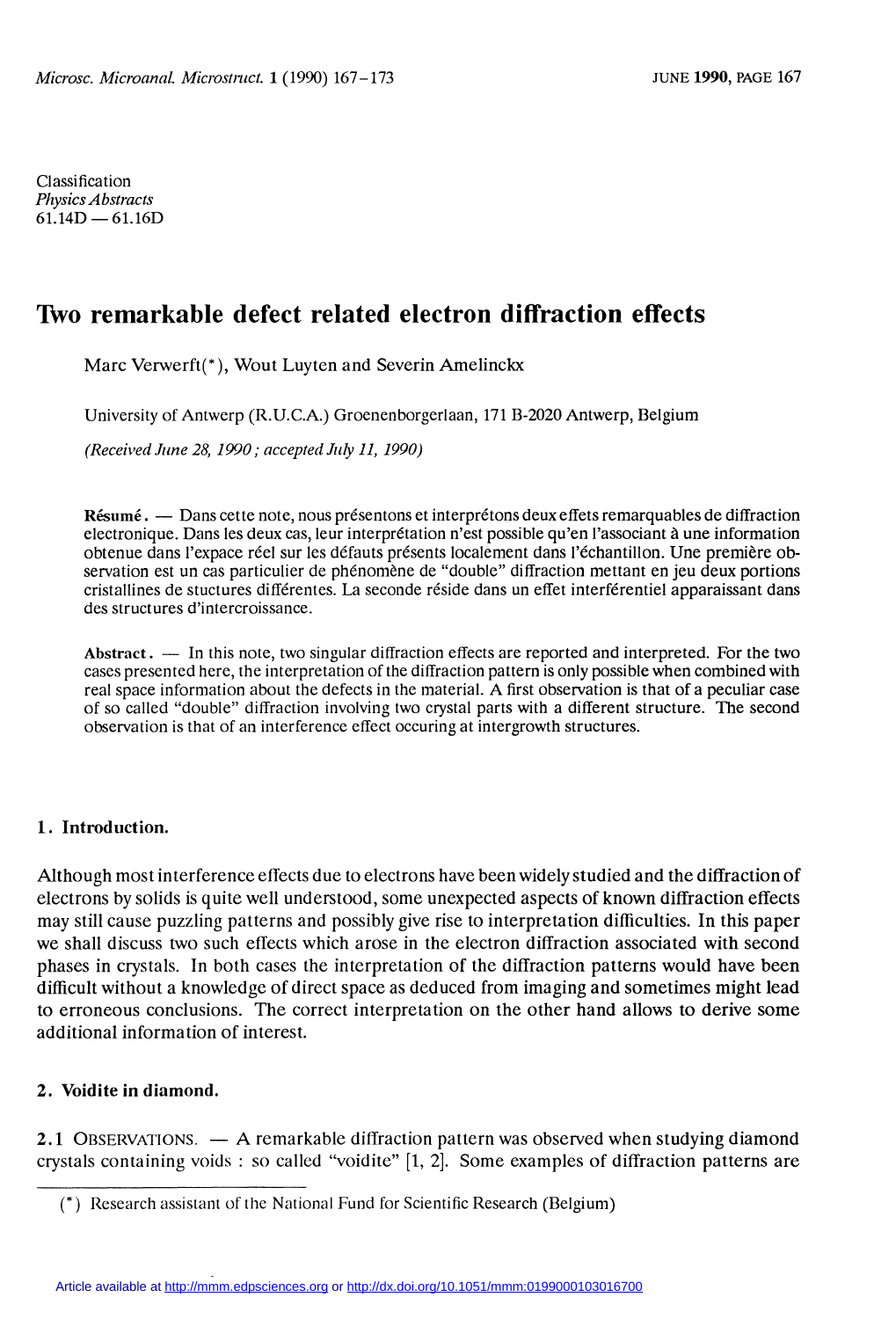shown in figures la and b as taken along a cube direction [001] of diamond. Apart from the strong diamond spots and the corresponding Kikuchi lines and bands one notes sometimes weak spots forming an array of spots identical with the zone axis pattern, but shifted over a vector R. The weak spots are only produced when a void is present in the selected area, such a void is shown in figure 2. It is thus clear that the presence of the weak spots is related to that of the void. However the array of weak spots does not reveal the diffraction pattern of this precipitate or inclusion called void, but it has the characteristics of the diamond reciprocal lattice. A schematic representation of the observed diffraction pattern is shown in the inset of figure 3. The vector  **is different for** the different diffraction patterns. When plotting the  $R_i$  vectors observed along a given zone of the diamond lattice, the endpoints of the  $R_i$  form a lattice, different from the diamond lattice, but representative for the precipitate structure as we shall show.



Fig.  $1. - (a)$  and (b) Different diffraction patterns along the cube zone of diamond observed in an area containing a void.



Fig. 2. - Voids in diamond imaged at high resolution. Note the octahedral shape of the voids.

2.2 DISCUSSION.  $-$  We shall show that the observed weak spots are due to diffraction by diamond, the incident beam being produced by the precipitate. The reciprocal space construction is represented in figure 3. The primary incident beam 1 and the corresponding Ewald sphere (represented by a plane) is  $E_1$ ; it intersects the spikes of the reciprocal lattice of diamond in the points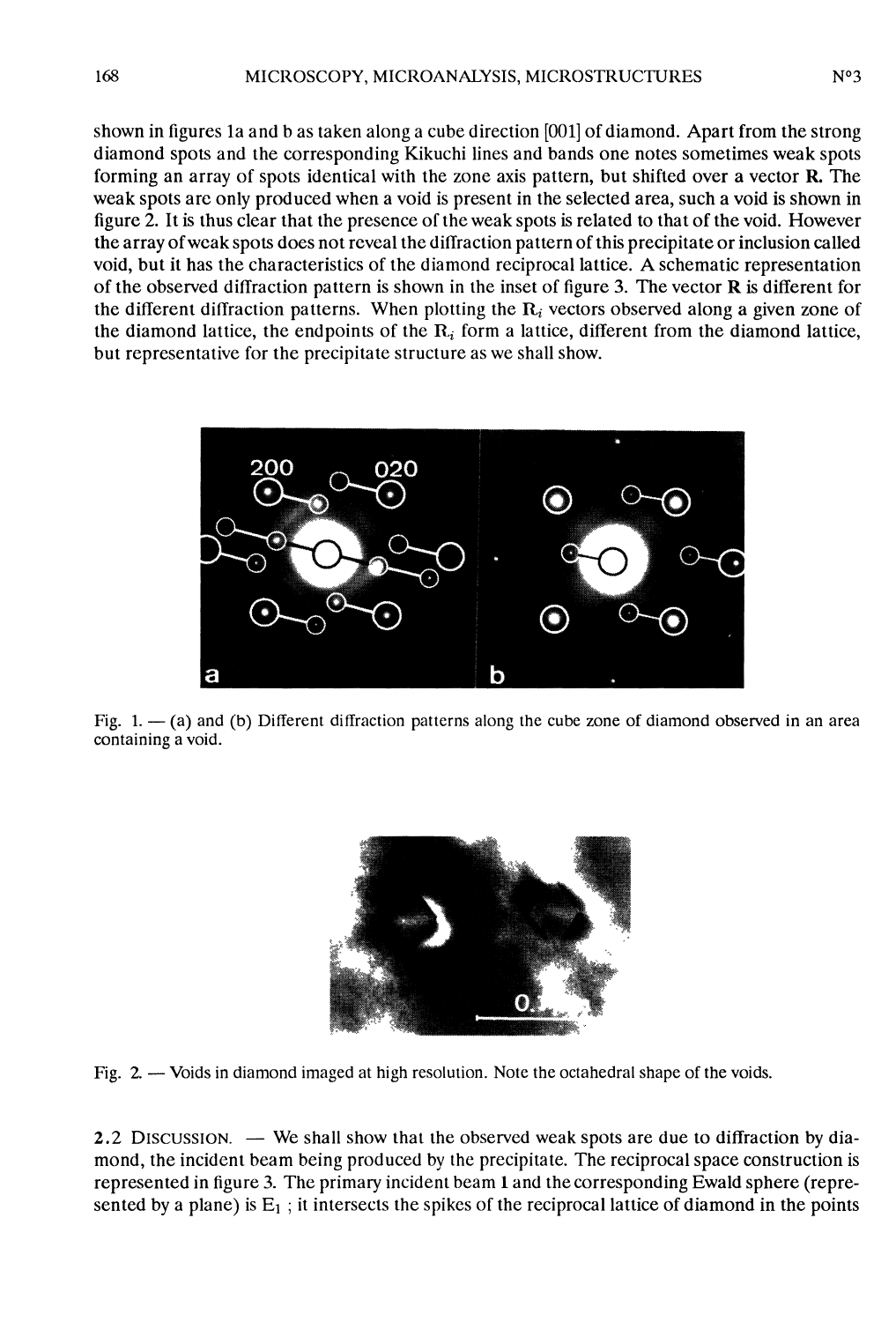

Fig. 3. - Schematic representation of the diffraction pattern produced when a void is present in the selected area. Inset : reciprocal lattice construction illustrating how a weak diamond diffraction pattern is formed in the presence of a void.

 $-2$ ,  $-1$ , 0, 1, 2 producing the spots  $S_{-2}$ ,  $S_{-1}$ ,  $S_0$ ,  $S_1$ ,  $S_2$  on the plate. Let us assume now that when the incident beam hits the precipitate, one (or a small number of) strong Bragg reflection(s) is produced, the diffracted beam enclosing an angle of  $2\Theta_p$  with the primary incident beam (p : precipitate). The small size of the precipitate makes it easier to excite strong reflections since the Bragg condition is relaxed along all directions of the precipitate. This secondary incident beam has now the direction 2. Due to the epitaxial orientation relationship between inclusion and diamond, the Bragg angle  $\Theta_p$  will not be very different from a possible Bragg angle of diamond. The "secondary" incident beam will thus be close to a Bragg orientation for the subsequent diamond crystal part. Moreover since the diamond specimen as a whole has the shape of a thin foil, several Bragg reflections can be simultaneously excited in the diamond. The part of the diamond behind the precipitate produces a diffraction pattern with this beam 2 as the incident beam i.e. the centre of Ewald's sphere becomes  $C_2$  and Ewald's sphere is now  $E_2$ .

Constructing the diffracted beams leads to the diffraction pattern...,  $S'_1$ ,  $S'_0$ ,  $S'_1$ ,... Since the Bragg angles are very small, the spot shifts are to a good approximation all the same i.e.

$$
R = S_0 S'_0 = S_{-1} S'_{-1} = S_1 S'_1 = \dots
$$

with  $R = 2L\Theta_p$  where L is the distance between the specimen and the plate (i.e. the camera length). The measurement of the  $R_i$  thus allows to determine the Bragg angles  $\Theta_p$  of the precipitate and thus allows its identification.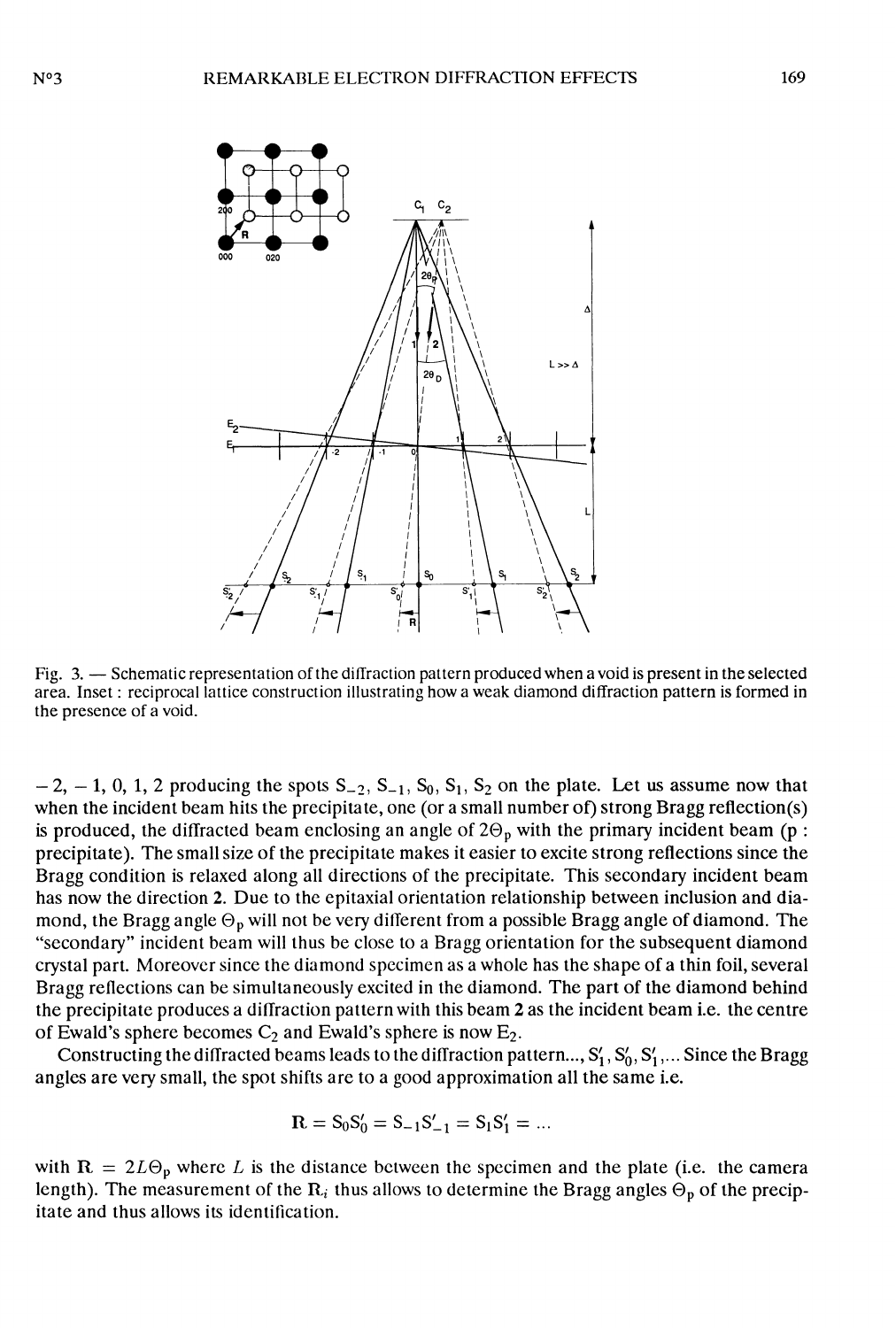If the precipitate produces more than one strong beam, several zone arrays of weak diamond diffraction spots will be produced, one with each secondary incident beam as origin (Fig. la). The number of such secondary incident beams is small since only the most strongly excited reflections of the precipitate will give rise to a diamond diffraction pattern. Also the secondary incident beam will be relatively weak since its intensity is related to the size of the precipitate.

The phenomenon described, can be considered as a peculiar form of "double" diffraction, the two crystal parts involved having a différent structure however. It is also related to the diffraction phenomena leading to Moiré patterns. From a number of différent diffraction patterns of the type described, the diffraction pattern of the matter present in the voids could be derived. These results will be published elsewhere.

### 3. Double slit diffraction in  $Nd_{1-x}Ce_xCuO_4$ .

3.1 OBSERVATIONS. — Recently, electron superconductivity has been discovered in the materials  $Ln_{1-x}Ce_xCuO_4(Ln = Pr, Nd, Sm)$  [3]. In the course of an electron microscopy study of the superconductor  $Nd_{1-x}Ce_xCuO_4$ , we noted that often coherently intergrown very thin lamellae of a second phase were present. Figure 4a shows an area containing several such lamellae ; most of these occur isolated, but occasionally they occur in close pairs, as shown in the inset. The high resolution image of one lamella is shown in figure 4b; it proves that the "slits" consist of a different material from that of the bulk. The composition of the intergrown lamellae is most probably  $Nd<sub>2</sub>O<sub>3</sub>$ , but this is not important for the phenomenon to be described here.



Fig. 4. - (a) Dark field image in an intergrowth reflection of a foil of  $Nd_{1-x}Ce_xCuO_4$  containing thin lamellae of an intergrown structure. Inset : higher magnification of two closely spaced lamellae. (b) High resolution image of one lamella.

The diffraction pattern of an area containing a single lamella is shown in the inset of figure 5 ; the weak spots which are due to the material within the lamella are very much broadened due to its small thickness. The intensity distribution is that described by the well known slit function  $\sin^2(2\pi ah)$ 

 $\frac{\sin (2 \pi a h)}{(2 \pi a h)^2}$  where 2*a* is the slitwidth. The diffraction pattern of a selected area containing a close

pair of such lamellae is shown in figure 5. The zone axis with respect to the  $Nd_{1-x}Ce_xCuO_4$ host crystal is [010]. The host crystal produces the pattern of intense spots. However sequences of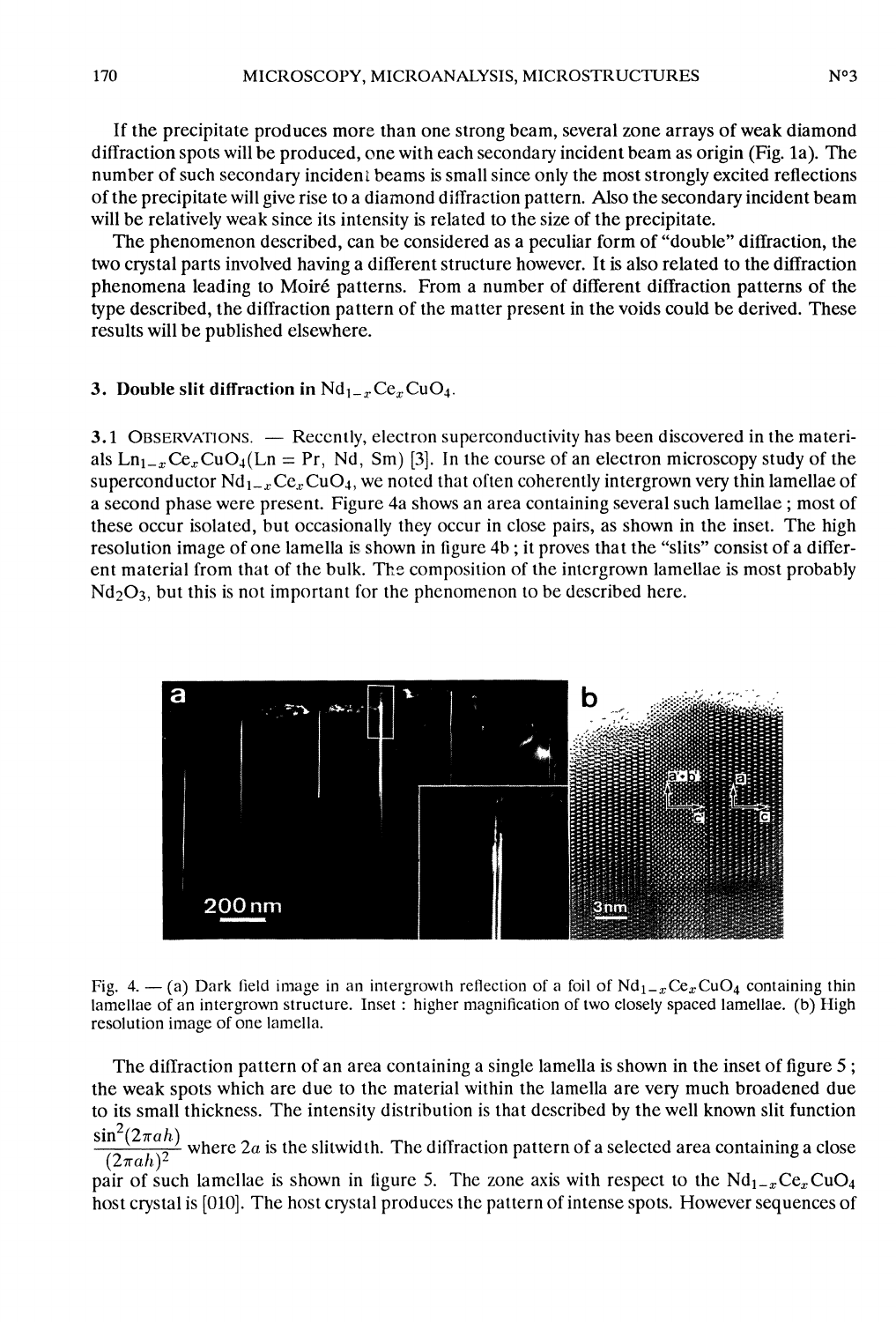closely spaced weak additional spots are present, which would suggest the presence of a compound with a very long spacing of  $\approx 7.5$  nm. However we shall show that this is not the case. The weak spots are due to the presence of the thin lamellae since they are absent when the selected area does not contain a pair of thin lamellae of the second phase.



Fig. 5. - Diffraction pattern resulting from two intergrowths and the  $Nd_{1-x}Ce_xCuQ_4$  matrix. The arrays of spots result from interference between electrons scattered by two closely spaced lamellae. Inset : Diffraction pattern resulting from one intergrowth and the  $Nd_{1-x}Ce_xCuO_4$  matrix : spots corresponding with the intergrowth are streaked due to the small  $c'$ -dimension.

 $3.2 \text{ MODEL}$   $-$  As a model for the description of the diffraction effect due to the double slit, we assume that both slits are infinitely long along the y-direction and a width  $2a$  along the xdirection; the central lines of the slits are separated by a distance  $2D$  (inset of Fig. 6). Only the material within the slits is assumed to be diffracting, the diffraction effect being described by the lattice potential  $V(\mathbf{r})$ . The lattice potentials within the two slits are the same except for a possible shift. Let

$$
V_1(\mathbf{r}) = \sum_{\mathbf{g}} V_{\mathbf{g}} \exp(2\pi i \mathbf{g} \cdot \mathbf{r})
$$
 (1)

be the lattice potential in the first slit. Let us assume that the structure which is the same within the second slit is shifted over R with respect to that present in the first slit. We then have :

$$
V_2(\mathbf{r}) = \sum_{\mathbf{g}} V_{\mathbf{g}} \exp(2\pi i \mathbf{g} \cdot (\mathbf{r} + \mathbf{R}))
$$
  
= 
$$
\sum_{\mathbf{g}} (V_{\mathbf{g}} \exp(2\pi i \mathbf{g} \cdot \mathbf{R})) \exp(2\pi i \mathbf{g} \cdot \mathbf{r})
$$
 (2)

i.e. the fourier coefficient  $V_g$  has acquired a phase factor  $exp(2\pi i g \cdot R)$ . The lattice potential is assumed to be zero outside the slits. We can then introduce slit functions  $\phi_i(\mathbf{r})$  which essentially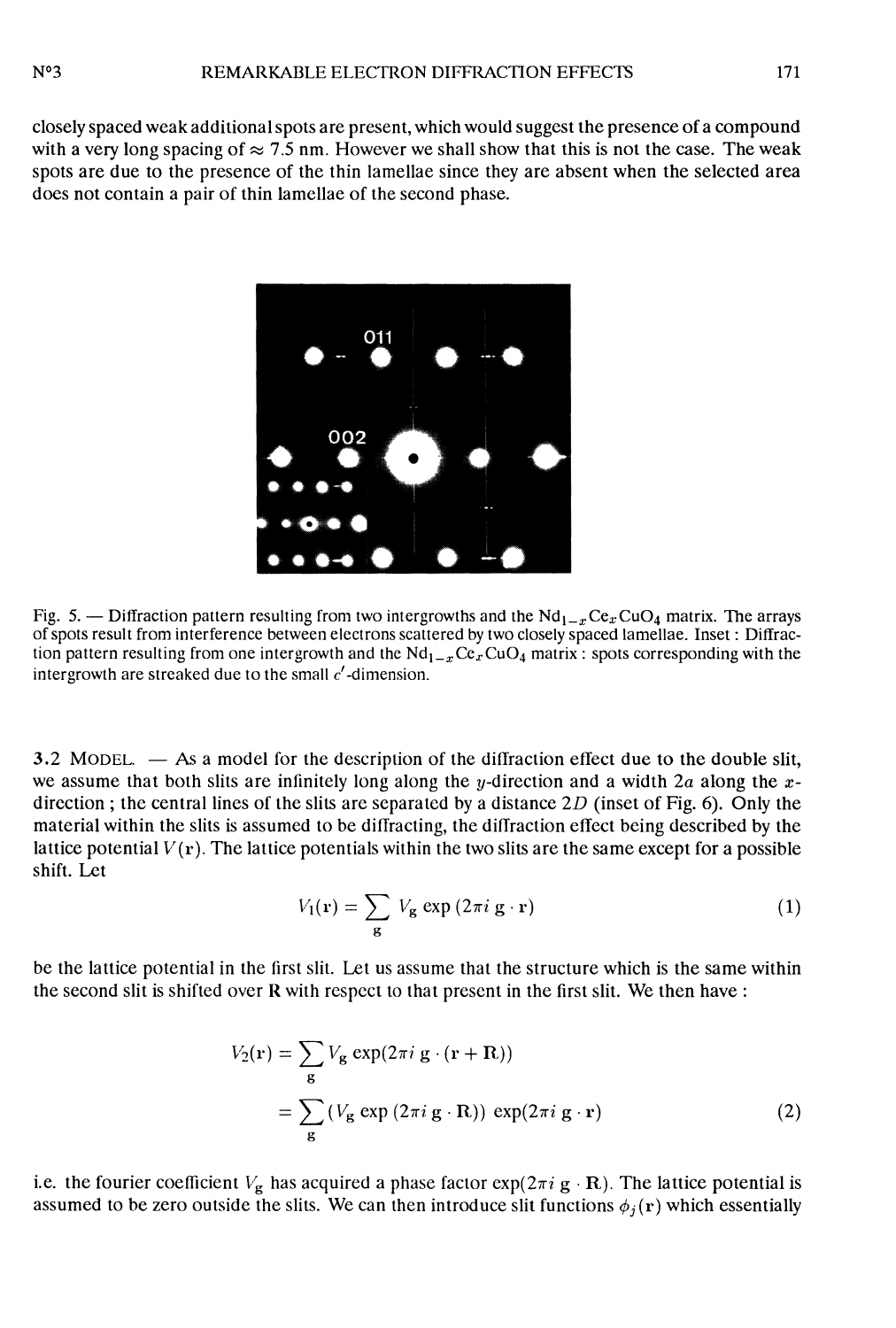depend on  $x$  only and are defined as :

$$
\Phi_1(\mathbf{r}) = 1 \text{ for } -D - a < x < -D + a
$$
\n
$$
= 0 \text{ elsewhere.}
$$

$$
\Phi_2(\mathbf{r}) = 1 \text{ for } D - a < x < D + a
$$
\n
$$
= 0 \text{ elsewhere.}
$$



Fig. 6. - Schematic representation of the intensity distribution in the clusters of spots due to the interference between the beams diffracted by the thin lamellae for the case  $\alpha_{\rm g} = 0$ . Inset : schematic representation of the double slit function.

The direct space configuration that produces the diffraction pattern of interest can by represented by  $V_1(\mathbf{r})\Phi_1(\mathbf{r}) + V_2(\mathbf{r})\Phi_2(\mathbf{r}).$ 

3.3 DISCUSSION. — The fourier transform of the double slit can then be written as :

$$
A(\mathbf{h}) = \int_{\mathbf{R}^3} \left[ V_1(\mathbf{r}) \Phi_1(\mathbf{r}) + V_2(\mathbf{r}) \Phi_2(\mathbf{r}) \right] (\exp(-2\pi i \mathbf{h} \cdot \mathbf{r})) \, \mathrm{d}\mathbf{r} \tag{3}
$$